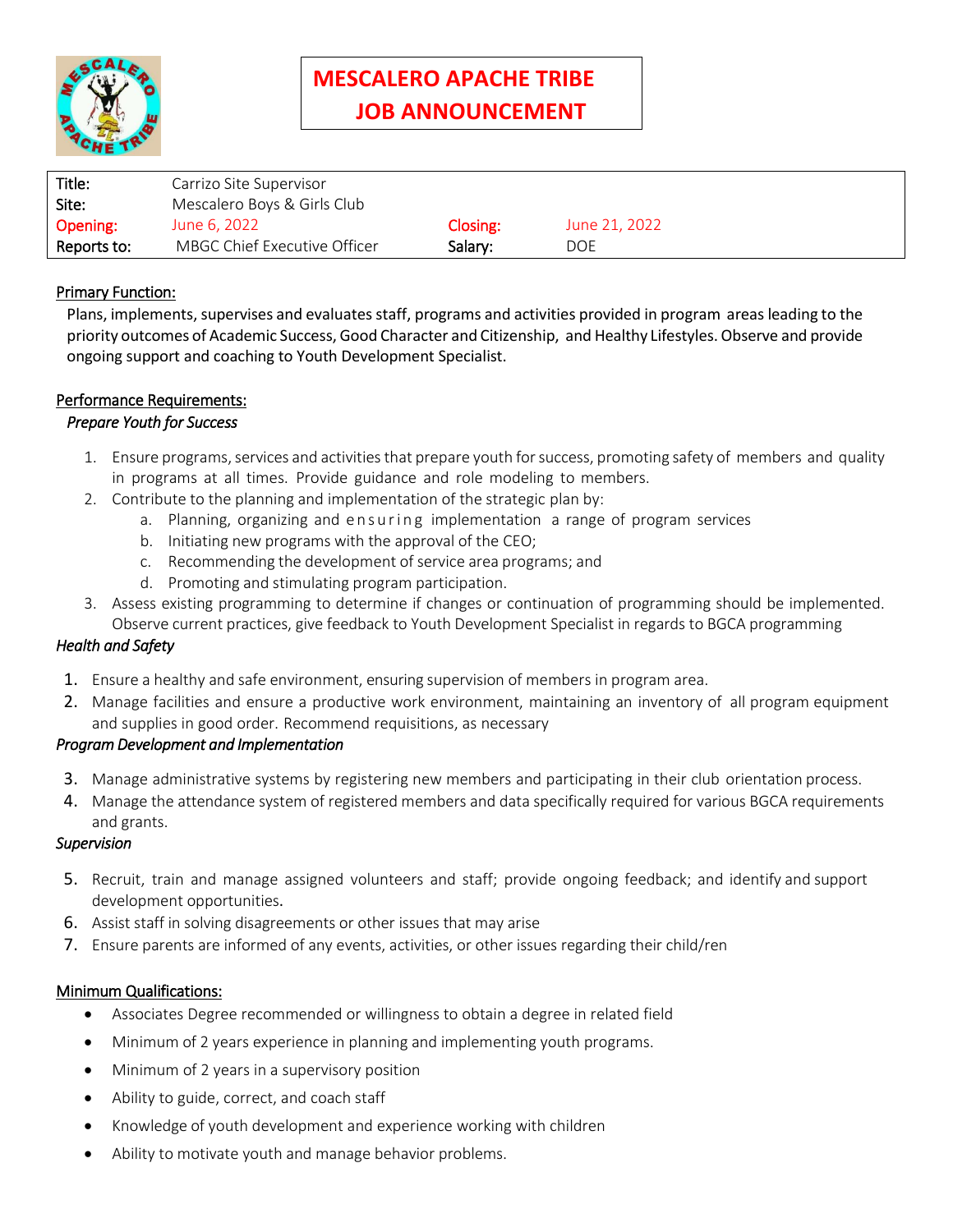- Ability to recruit, train, supervise, and motivate staff.
- Willing to work as a team and collaborate well with all Club Staff & Community Partners
- Ability to deal with the general public.
- Ability to ensuring planning and implementing of quality programs for youth.
- Ability to organize and supervise members in a safe environment.
- Ability to create charts and organize data in Excel and or Publisher
- Ensure safety of Club members at all times
- Ability to budget funds properly to best support Club programming
- Manage the Carrizo Center and upkeep all equipment and all areas of the building (i.e. bathrooms, exterior, etc.)
- Organize the rental process of the Carrizo Center
- Work closely with parents and communicate in a timely manner
- Mandatory CPR and First Aid Certifications.
- Valid State Driver's License
- Ability to plan and implement meal service following state requirements
- Ability to organize
- Must pass all necessary background checks
- Willing to attend training
- Willing to continue training on Spillet University
- Willing to do other duties as assigned by Director

## PHYSICAL, PYSCHOLOGICAL, AND ERGONOMIC REQUIREMENTS

- Successful job performance can occur with consistent job application of knowledge, teamwork, use of good judgement, common sense, ability to carry out and establish priorities, effective interpersonal skills with Club members, fellow staff, parents, and community members.
- This job cannot be carried out without some exposure to stress
- Essential functions are carried out in a variety of positions including standing and sitting. To meet Club members needs, virtually all positions require the ability to move freely through the building. Stooping, bending, lifting and carrying as well as other physical demands may be required as described in the Essential Physical Demands of this position.

#### ESSENTIAL PHYSICAL DEMANDS OF THE POSITION

- Mobility: Ability to move freely in all directions
- Lifting: Able to lift 50 lbs.
- Climbing/Balancing: May be required to do with children on playground, physical activities, etc.
- Stooping & Bending: Will be done while playing with children
- Standing/Sitting: 50% Standing 50% Sitting
- Reaching: Grab supplies, activity such as basketball or volleyball
- Hearing: Able to hear verbal communication
- Speaking: Able to effectively communicate with parents, children, and co-workers
- Vision: Adequate vision to read and recognize club members

#### ESSENTIAL ENVIRONMENTAL DEMANDS OF THE POSITION

- Inside/Outside: Inside 50% Outside 50% (depending on weather)
- Cold/Heat: May be instances where kitchen is hot or cold in cooling units
- Wet/Humidity: N/A
- Noise/Vibrations: Children playing, echoes of building, phone calls